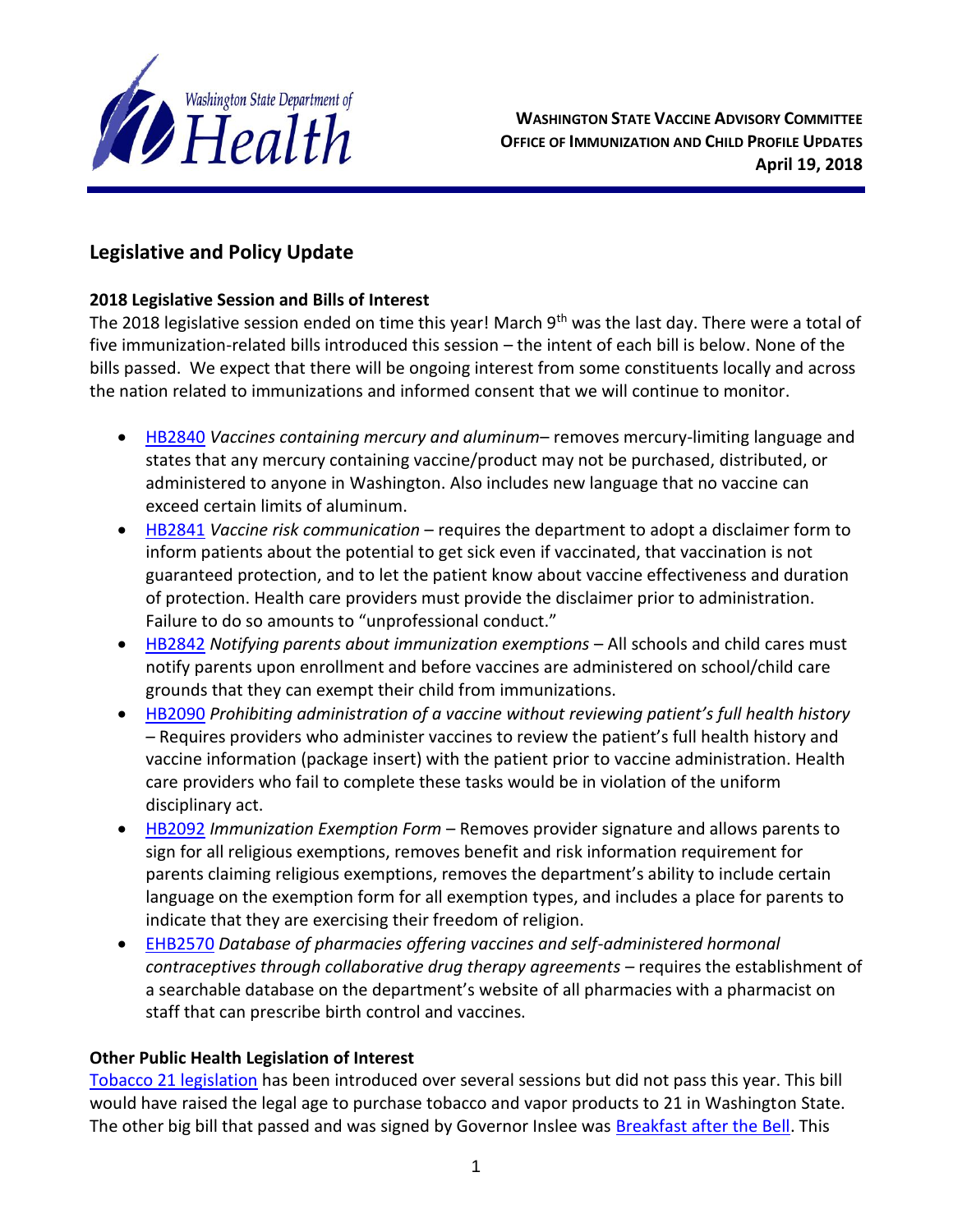passage of this bill will help schools who serve a large number of low-income students serve breakfast in the classroom to kids who may otherwise struggle to get three meals a day at home. Although many schools serve breakfast, there is often not enough time to eat between when the bus arrives at school and when class begins. This program will allow students to eat breakfast in the classroom, thus giving them a better start to their day of learning. There are other items that may be of interest highlighted in the Governor's newsletter article, [Productive 2018 Legislature passes big wins for](https://medium.com/wagovernor/productive-2018-legislature-passes-big-wins-for-washington-45da0b16404f)  [Washington](https://medium.com/wagovernor/productive-2018-legislature-passes-big-wins-for-washington-45da0b16404f) [\(https://medium.com/wagovernor/productive-2018-legislature-passes-big-wins-for](https://medium.com/wagovernor/productive-2018-legislature-passes-big-wins-for-washington-45da0b16404f)[washington-45da0b16404f\)](https://medium.com/wagovernor/productive-2018-legislature-passes-big-wins-for-washington-45da0b16404f).

#### **State Budget Information**

## Funding Request

Requested funding for the Washington Immunization Information System (IIS) Interoperability work was not picked up this session. This request was to help support updates to the existing IIS functions to improve data quality and data exchange, and to provide the needed staffing support for this work. We continue to look for other ways to help sustain this work and are discussing within DOH the potential to put this budget request forward again for consideration in the development of the next state budget cycle.

## Preventable Hospitalization Pilot-Project

The State supplemental 2018 budget includes funding for a pilot-project involving the Tacoma-Pierce local health jurisdiction to work towards increasing immunizations for pneumonia and flu to help reduce preventable hospitalizations. This work will happen at the local level and the state will not have a significant role.

#### **Immunization Compliance Rulemaking**

The Washington State Board of Health (Board) filed a CR-101 Preproposal Statement of Inquiry for Chapter 246-105 WAC, Immunization of Child Care and School Children against Certain Vaccine-Preventable Diseases, as [WSR 18-06-090](http://lawfilesext.leg.wa.gov/law/wsr/2018/06/18-06-090.htm) on March 6, 2018 (attached). The CR-101 announces to the public that the Board is considering updating the rule regarding:

- Documentation of immunization status
- The process for students who are in conditional status
- The reference to the national immunization standards set by the Advisory Committee on Immunization Practices (ACIP)
- Improving clarity and usability of the rule

In 2016, the Board received a petition for rulemaking to change its rule to require students to be fully immunized before school entry. The Board decided at that time not to engage in rulemaking, and suggested that Board and Department of Health (Department) staff continue the discussion with stakeholders about strategies to reduce the administrative burden to schools while decreasing the number of children who are out of compliance with school immunization requirements. The Board and Department will continue these conversations and include additional stakeholders to discuss topics and issues related to conditional status.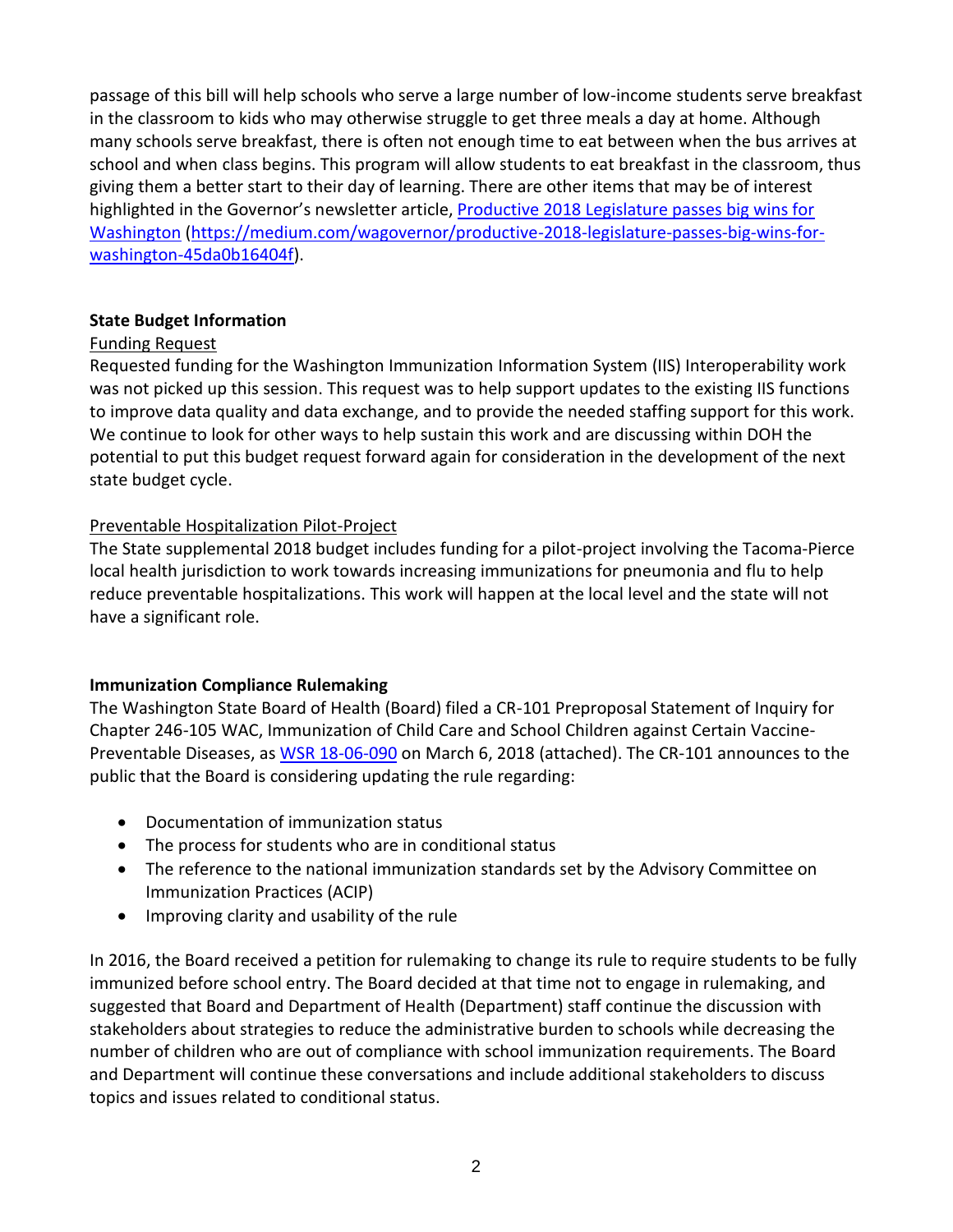The Board will be using this distribution list to keep stakeholders updated and to share information about opportunities to be engaged in the rule change. Please forward this message to others who may be interested in receiving these emails. For more information regarding this rule revision contact [Alexandra Montaño](mailto:alexandra.montano@sboh.wa.gov?subject=CR-101%20Alert%20-%20Rule%20Modification%20Chapter%20246-105%20WAC%20(Immunizations)) at the State Board of Health, or [Michelle Weatherly](mailto:michelle.weatherly@doh.wa.gov?subject=CR-101%20Alert%20-%20Rule%20Modification%20246-105%20WAC%20(Immunizations)) at the Department of Health.



 (360) 236-4110 P.O. Box 47990, Olympia, WA 98504-7990 [Location](https://www.google.com/maps/place/101+Israel+Rd+SE,+Tumwater,+WA+98501/@46.9850435,-122.9083621,17z/data=!3m1!4b1!4m5!3m4!1s0x549173f074205aa3:0x552ddc5f79ee44b6!8m2!3d46.9850435!4d-122.9061681?hl=en) [Website](http://sboh.wa.gov/) [Email](mailto:wsboh@sboh.wa.gov) [Facebook](http://www.facebook.com/WashingtonStateBoardofHealth) [Twitter](https://twitter.com/WASBOH) [Subscribe](mailto:wsboh@sboh.wa.gov?subject=Please%20Add%20My%20Name%20to%20the%20WSBOH%20Email%20Distribution%20List)

*To be included on the Board's Immunizations distribution list, email [Alexandra Montaño](mailto:alexandra.montano@sboh.wa.gov?subject=CR-101%20Alert%20-%20Rule%20Modification%20Chapter%20246-105%20WAC%20(Immunizations)) with the subject "Immunizations - Subscribe."*

#### **U.S. Department of Health and Human Services (HHS) Proposed Rule**

The Department recently commented by letter on the HHS [proposed rule,](https://s3.amazonaws.com/public-inspection.federalregister.gov/2018-01226.pdf) "Protecting Statutory Conscience Rights in Health Care; Delegations of Authority," printed in the Federal Register on January 26, 2018 (83 FR 3880). We responded to the request for feedback on the rule's potential to improve or worsen health outcomes. The full letter is included in member packets and touched on the following points that the proposed rule:

- Significantly broadens the criteria by which people or entities can claim conscience objections to deny patients care, the types of entities that must accommodate their employees' or volunteers' objections, and the types of activities to which an entity can object.
- Threatens to directly reduce access to essential health care services, especially for vulnerable populations—including those living in rural areas—and thereby worsen health outcomes.
- Conflicts with program requirements in existing successful HHS programs (e.g., immunizations and family planning) that have been shown to improve outcomes. This change will jeopardize the integrity of and funding for these programs. This would further reduce access to care and lead to poorer health outcomes and wider inequities.
- Does not appropriately balance the conscience rights of providers with health outcomes of their patients or the public health system's role to ensure access to health care services for *all*  people.

We recommended HHS withdraw the proposed rule OR strongly urged HHS to revise the language to:

- Allow entities, including states, health systems, clinics, providers, and insurers, to consider significant public health concerns, such as patient access to care, when managing conscience objections.
- Remove requirements for accommodations when they directly conflict with the statutory requirements of HHS programs as determined by the U.S. Congress.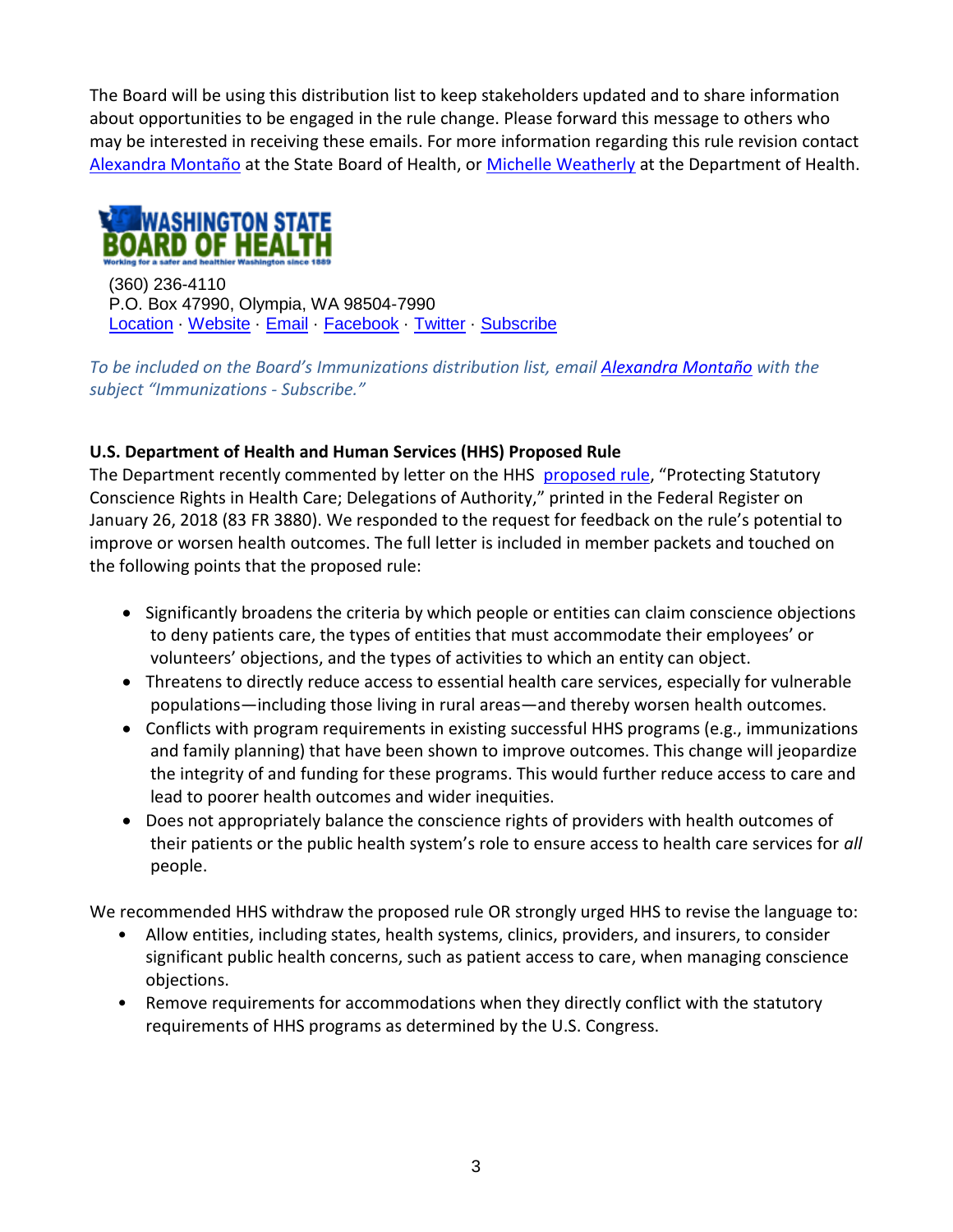# **Clinical and Quality Assurance**

### **Upcoming Clinical Webinars**

OICP will be hosting several webinars over the spring and summer months. Dr. Elias Kass will be presenting two separate webinars for midwives and naturopathic doctors (NDs). The first webinar for midwives will be held on May 22nd from 12-1pm. The topics will be related to pregnancy and will include flu, Tdap, hep B birth dose, and counseling families about childhood vaccinations. The second webinar for NDs will be scheduled for June 12 from 12-1pm for NDs. The webinar will focus on challenges and successes of discussing immunizations with parents and offer best practices for promoting healthy immunized children.

Tina Objio, a nurse educator from CDC, will present a webinar on August 2<sup>nd</sup> from 12-1pm for nurses and MAs. She will cover information on vaccine administration errors and practical ways to prevent them.

Registration information for these webinars will be advertised and available soon.

#### **Provider Training Survey**

OICP is participating with WithinReach and the Immunization Action Coalition (IACW) to create several free e-courses for healthcare providers that work with underserved or under-resourced communities. The idea is to better support health agencies and providers through distance learning opportunities so they can stay current with immunization best practices. A survey will be sent to providers in April to help us gather information on the most pressing needs of the community and assess training needs and interest for various immunization topics. The survey results will be used to determine the content of the e-courses.

# **Vaccine Supply and Distribution**

#### **Childhood Vaccine Program Transition**

The Department is one step closer to implementing changes to the state Childhood Vaccine Program that resulted from discussions with local health jurisdictions on how best to use limited resources to accomplish public health requirements. Starting in April, we will begin communicating with providers that participate in the state Childhood Vaccine Program to share two program changes: the transition of vaccine management related tasks moving to the Department of Health, and VFC and AFIX site visit tasks moving to a regional model, instead of this work being done by all 35 local health jurisdictions. These changes will take place effective July 1, 2018.

Local health jurisdictions will transition vaccine ordering and accountability tasks to the Department of Health, including:

- Vaccine Ordering/Approvals
- Provider Agreements
- Vaccine Storage and Handling
- Vaccine Reporting, Incidents, Returns, and Wastage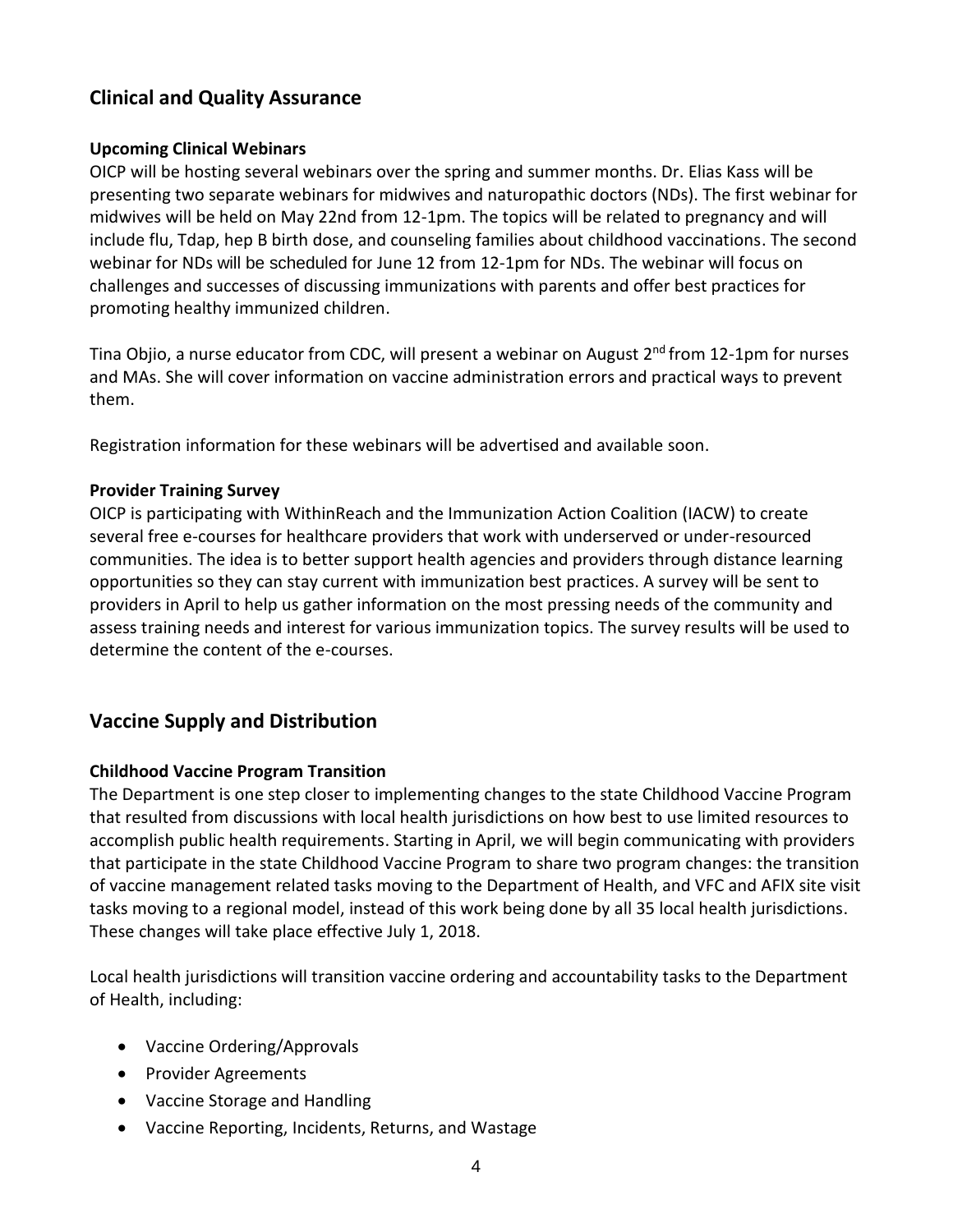Support and technical assistance for the use of the Immunization Information System

The Department will provide guidance to healthcare providers, including points of contact and instructions to assure these activities are transitioned to the Department. We have two main methods to reach us quickly and efficiently: [WAChildhoodVaccine@doh.wa.gov](mailto:WAChildhoodVaccine@doh.wa.gov) and 360-236-2VAX (2829). We'll also share with providers that nine local health jurisdictions will be conducting VFC and AFIX site visit activities across the state in a regional model effective July 1.

## **ACIP LAIV Recommendation for the 2018-19 Flu Season**

On February 21, 2018, the Advisory Committee on Immunization Practices (ACIP) voted to include the nasal spray flu vaccine (i.e., LAIV) among the recommended influenza vaccines for the 2018-2019 season.

During the meeting, the ACIP heard data from the vaccine manufacturer about a possible root cause of poor effectiveness against the Influenza A H1N1pdm09 virus in the past and a potential solution to address this, which includes using a different type of Influenza A H1N1pdm09 virus in the vaccine. While there is no effectiveness data yet for LAIV containing the new H1N1pdm09 virus against circulating Influenza A H1N1pdm09 viruses, the immunogenicity data suggests it may be effective. Additionally, previous data show LAIV demonstrated effectiveness against all influenza viruses combined and against influenza B viruses.

Despite not recommending LAIV for the past two season, there was no significant drop in state or national flu vaccination coverage rates. However, having multiple flu vaccine options may provide the opportunity for more people to be vaccinated. ACIP recommended including LAIV in the options for vaccination next season because of the new information on immunogenicity with the switched Influenza A H1N1 virus, the similar effectiveness of the vaccine against other influenza strains, and the importance of having multiple options for vaccination available.

CDC does not currently have a contract for LAIV, but is working to develop one; in the interim, LAIV will likely be available for private purchase before it is available on public contracts. The timeline for a new CDC contract is not yet finalized. Any LAIV doses ordered as part of this supplemental prebook would serve to supplement, rather than replace, flu vaccine doses that we already ordered for next flu season; we can't cancel any vaccine we have already ordered.

Providers should note that LAIV is not recommended for use in certain populations (for example, pregnant women, immunocompromised persons, children and adolescents taking aspirin- or salicylate-containing medications, young children with asthma, and certain other groups).

We are planning to survey healthcare providers that participate in the Childhood Vaccine Program about their interest for LAIV vaccine. We welcome any input on anticipated provider or public demand for this vaccine during the coming flu season.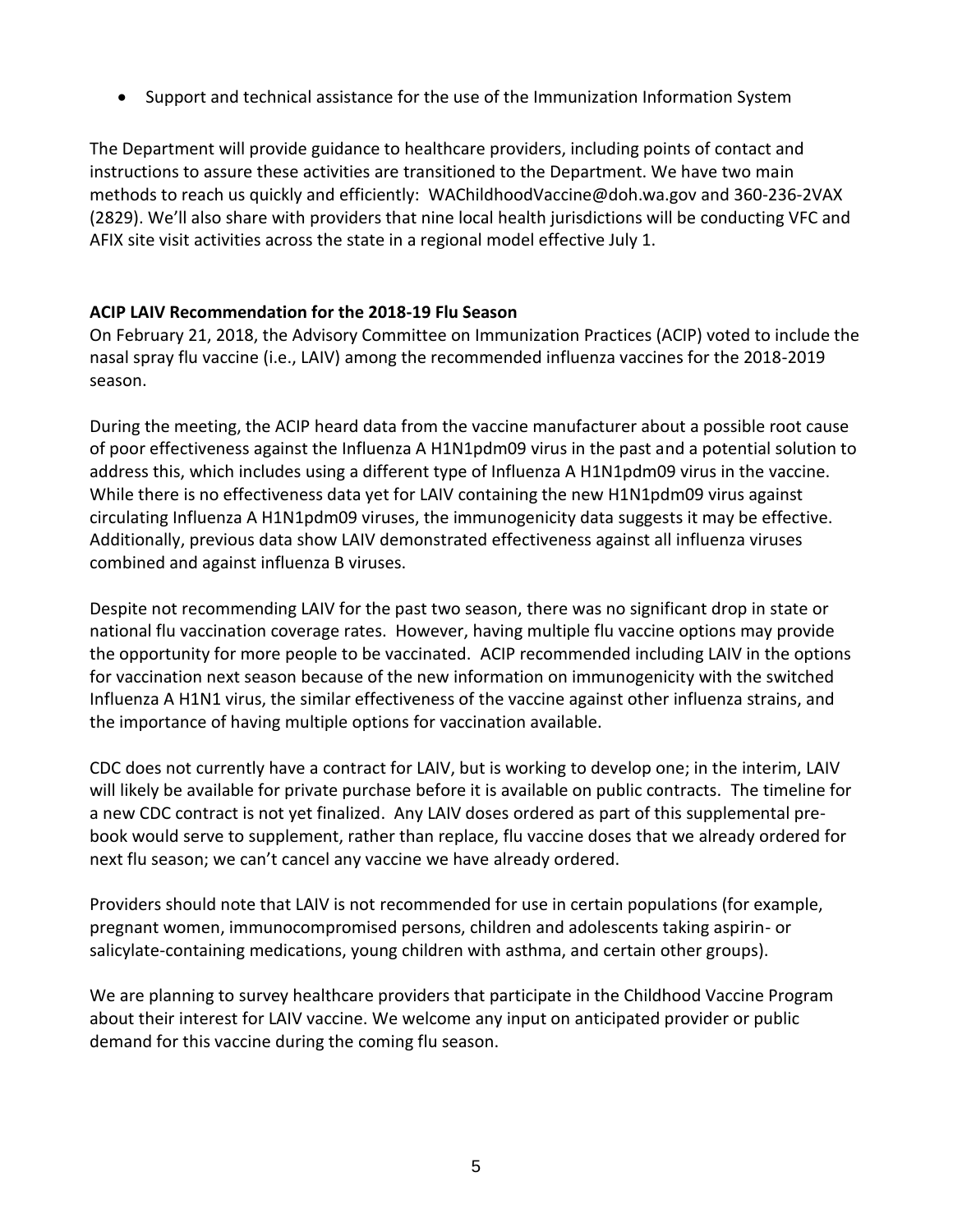## **2018 Vaccine Shortage: Hepatitis B**

Merck's hepatitis B vaccine, Recombivax, will be mostly unavailable through 2018 due to manufacturing issues. Pediatric Recombivax will be intermittent throughout the year, but there will not be any adult Recombivax doses. GSK has confirmed that they will continue to provide their pediatric hepatitis B vaccine, Engerix.

The CDC will be allocating all brands of hepatitis B vaccine for the year; providers should anticipate having approximately 10% less monovalent hepatitis B vaccine than normal.

#### **Shingrix vs. Zostavax**

The American Pharmacists Association has developed a new chart entitled Key Points to be Aware of [Regarding Differences Between Zoster Vaccines](http://links.govdelivery.com/track?type=click&enid=ZWFzPTEmbXNpZD0mYXVpZD0mbWFpbGluZ2lkPTIwMTgwMzAyLjg2Mjc0MjUxJm1lc3NhZ2VpZD1NREItUFJELUJVTC0yMDE4MDMwMi44NjI3NDI1MSZkYXRhYmFzZWlkPTEwMDEmc2VyaWFsPTE3MDc4MTk0JmVtYWlsaWQ9c2hlYW5uZS5hbGxlbkBkb2gud2EuZ292JnVzZXJpZD1zaGVhbm5lLmFsbGVuQGRvaC53YS5nb3YmdGFyZ2V0aWQ9JmZsPSZleHRyYT1NdWx0aXZhcmlhdGVJZD0mJiY=&&&104&&&http://www.pharmacist.com/sites/default/files/files/2018ZosterVaccinesChartv9Final.pdf) [\(http://www.pharmacist.com/sites/default/files/files/2018ZosterVaccinesChartv9Final.pdf\)](http://www.pharmacist.com/sites/default/files/files/2018ZosterVaccinesChartv9Final.pdf).

The document provides information about storage requirements, vaccine type, route of administration, dosing intervals, age indications, contraindications, adverse effects, and administration with other vaccines.

# **Health Promotion and Communication**

# **New Version of the Certificate of Exemption (COE) Release**

After gathering and incorporating input from providers, school nurses, the public, and other organizations, including VAC members, we have released the revised Certificate of Exemption. The input we received was helpful in simplifying the form and clearly separating medical exemptions from personal or religious exemptions. The revised COE should be used for all children newly enrolling in school or childcare who are requesting an exemption. Children with an older version of the COE already on file do not need to get another COE on the new form.

It is available in English and seven other languages on the DOH Immunizations Forms webpage: <https://www.doh.wa.gov/YouandYourFamily/Immunization/FormsandPublications/Forms>

In addition, the updated Certificate of Immunization Status/Certificate of Exemption Frequently Asked Questions resource can be found here: <https://www.doh.wa.gov/CommunityandEnvironment/Schools/Immunization/Exemptions>



#### **Washington Immunization Scorecard**

We have released the [Washington State Immunization Scorecard with](https://www.doh.wa.gov/Portals/1/Documents/Pubs/348-671-WashingtonImmunizationScorecard.pdf)  [updated data from 2016](https://www.doh.wa.gov/Portals/1/Documents/Pubs/348-671-WashingtonImmunizationScorecard.pdf) [\(https://www.doh.wa.gov/Portals/1/Documents/Pubs/348-671-](https://www.doh.wa.gov/Portals/1/Documents/Pubs/348-671-WashingtonImmunizationScorecard.pdf) [WashingtonImmunizationScorecard.pdf\)](https://www.doh.wa.gov/Portals/1/Documents/Pubs/348-671-WashingtonImmunizationScorecard.pdf). The new scorecard provides an overview of state immunization data, and is primarily for legislators and public health stakeholders. The scorecard compares Washington's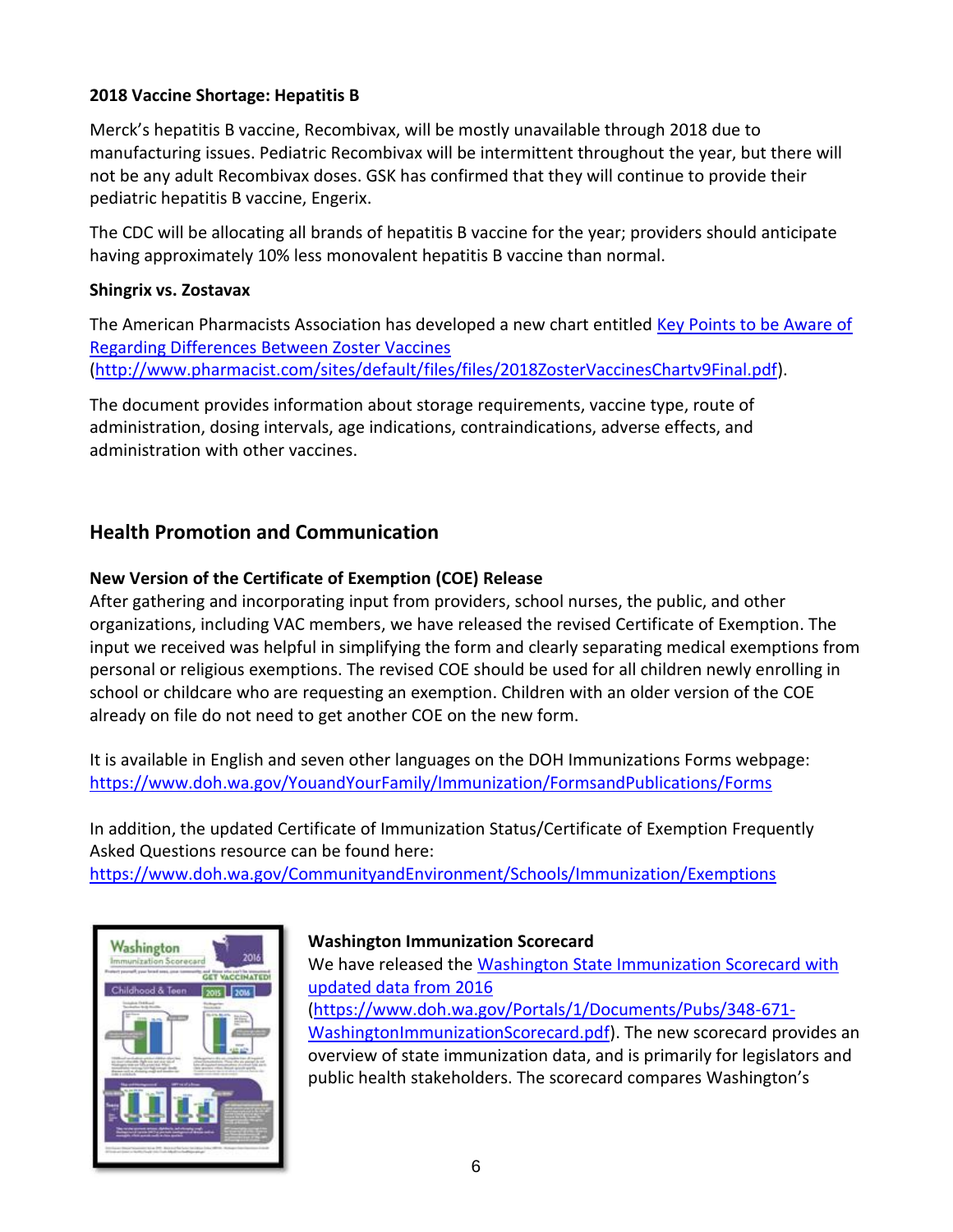childhood, teen and adult immunization measures from 2016 with the goals we're trying to reach by 2020.

Many of our immunization rates remained consistent, although rates aren't as high as they need to be in order to protect Washington communities. For example, our flu vaccination rate for all ages is below the 80 percent goal, and our complete kindergarten vaccination rate is below where it needs to be for community protection. However, we did see significant increases in both girls and boys receiving HPV vaccine. We hope to see this number continue to increase so we can prevent future cases of cancer.

The 2016 Immunization Scorecard is available at

[https://www.doh.wa.gov/Portals/1/Documents/Pubs/348-671-](https://www.doh.wa.gov/Portals/1/Documents/Pubs/348-671-WashingtonImmunizationScorecard.pdf)

[WashingtonImmunizationScorecard.pdf.](https://www.doh.wa.gov/Portals/1/Documents/Pubs/348-671-WashingtonImmunizationScorecard.pdf) Making sure our state is protected from disease is hard work, but we can get there. Please share this tool with others to easily give them a picture of the work in front of us and ensure we have the resources to accomplish our goals.

If you want to see how we've progressed over time, past scorecards are available on our [website](https://www.doh.wa.gov/DataandStatisticalReports/HealthBehaviors/Immunization/ImmunizationInformationSystem) at [https://www.doh.wa.gov/DataandStatisticalReports/HealthBehaviors/Immunization/ImmunizationInf](https://www.doh.wa.gov/DataandStatisticalReports/HealthBehaviors/Immunization/ImmunizationInformationSystem) [ormationSystem\)](https://www.doh.wa.gov/DataandStatisticalReports/HealthBehaviors/Immunization/ImmunizationInformationSystem).

If you have questions about the scorecard, please contact Danielle Koenig, Immunization Health Promotion supervisor at 360-236-3529 or [danielle.koenig@doh.wa.gov.](mailto:danielle.koenig@doh.wa.gov)

# **National Infant Immunization Week (NIIW) - April 21-28, 2018**

It's a great time to promote immunizations for 0-2 year olds, celebrate immunization achievements, and recognize those who work hard to improve infant immunization rates.

# **Don't know where to start?** The CDC offers tools to help you.

- [Click here for NIIW information, promotional materials, media, and key messages or visit](Click%20here%20for%20NIIW%20information,%20promotional%20materials,%20media,%20and%20key%20messages%20or%20visit%20(https:/www.cdc.gov/vaccines/events/niiw/index.html).)  [\(https://www.cdc.gov/vaccines/events/niiw/index.html\). S](Click%20here%20for%20NIIW%20information,%20promotional%20materials,%20media,%20and%20key%20messages%20or%20visit%20(https:/www.cdc.gov/vaccines/events/niiw/index.html).)ome pieces are available in Spanish as well as English.
- The [2018 Digital Media Toolkit](https://www.cdc.gov/vaccines/events/niiw/web-etools/digital-toolkit.html) [\(https://www.cdc.gov/vaccines/events/niiw/web](https://www.cdc.gov/vaccines/events/niiw/web-etools/digital-toolkit.html)[etools/digital-toolkit.html\)](https://www.cdc.gov/vaccines/events/niiw/web-etools/digital-toolkit.html) has sample social media, graphics, and more, split by the audience you'd like to reach.

#### **Easy ways to participate:**

- Share DOH's NIIW posts as we make them throughout the week.
- Preschedule a tweet or two for the NIIW Twitter storm, 5-7 a.m. PDT. Aim at a parent audience and use hashtag #ivax2protect on your tweets to participate.
- Send thank-you notes to partners and champions of infant immunization in the community.
- Brainstorm new or nontraditional places you could add outreach. Think moms groups, pharmacists, nonprofits who serve teen parents or pregnant women, WIC programs, etc.
- [Order and put up posters.](https://www.cdc.gov/vaccines/partners/childhood/print-ads-posters.html) Posters can be ordered at [https://www.cdc.gov/vaccines/partners/childhood/print-ads-posters.html.](https://www.cdc.gov/vaccines/partners/childhood/print-ads-posters.html)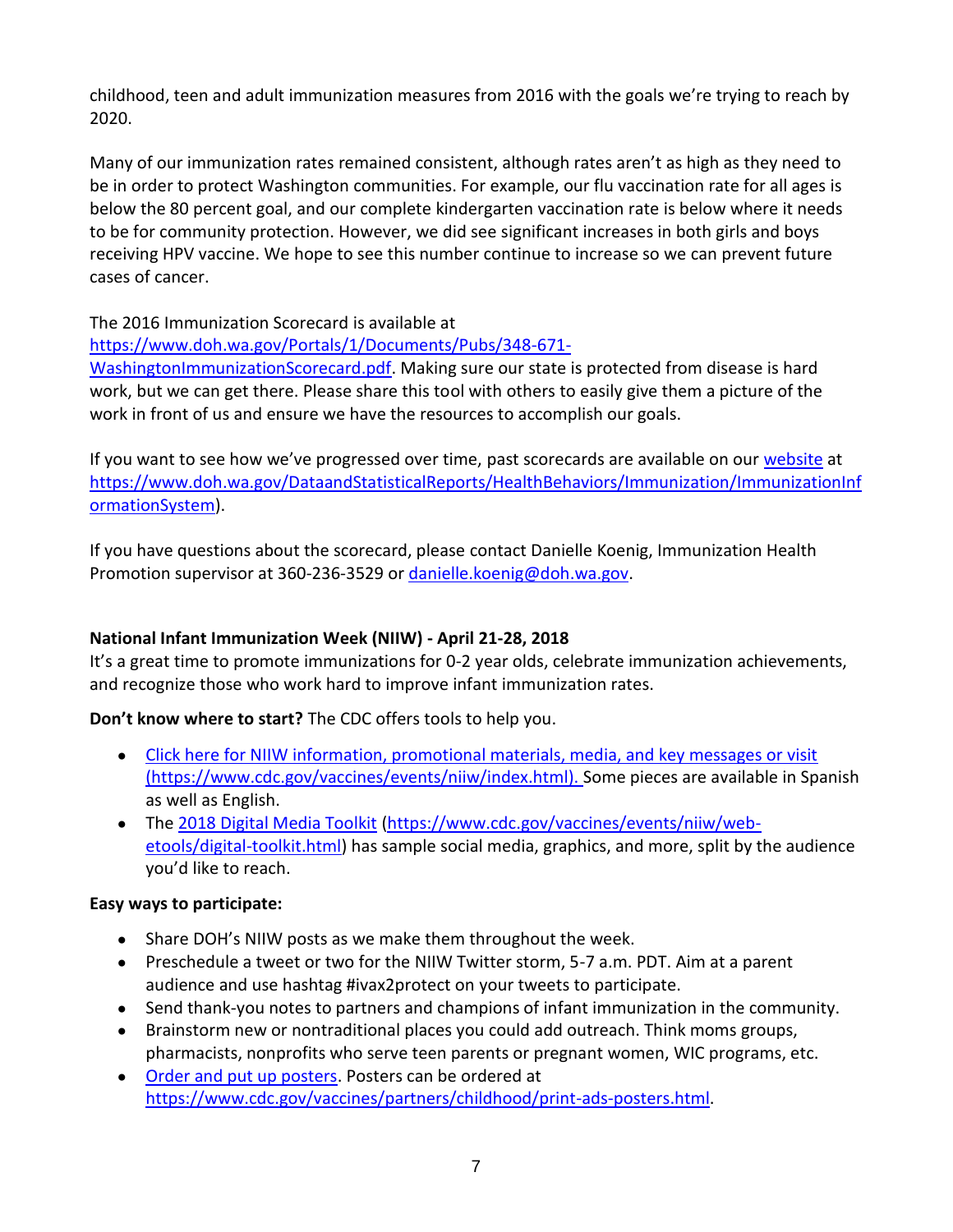**State Champion:** As part of NIIW, on April 25 DOH will be announcing the Washington State CDC Childhood Immunization Champion, and two other immunization awards will be given out by the Immunization Action Coalition of Washington. For more information about attending and meeting the award winners, visit [https://immunitycommunitywa.org/iacw/.](https://immunitycommunitywa.org/iacw/)

Let's all work to meet the Healthy People goal of more than 99% of toddlers getting at least one vaccine. Happy #NIIW2018!

### **A personal story about HPV: SupermanHPV**



SupermanHPV is helping to spread the word about HPV-related oral cancer. To raise awareness of HPV, Jason Mendelsohn shares the story of his diagnosis with stage 4 HPV oral cancer, treatment, and survival in a video on his website, [www.supermanhpv.com.](http://www.supermanhpv.com/) View the 2:40 minute video: [Jason Mendelsohn's HPV Oral Cancer](https://supermanhpv.com/watch-my-video/)  [Testimonial.](https://supermanhpv.com/watch-my-video/)

In April 2014, Jason, a 44-year-old father of three, was diagnosed with stage 4 HPV-related tonsil cancer. His doctors believe he got the HPV virus in college over 25 years ago. Jason wants people to understand that 3 out of 4 adults have HPV by the time they're 30, and about 62% of first-year students in college have HPV.

# Did you know?

- More than 12,000 new cases of HPV-related oral cancer are diagnosed in the United States each year.
- Three out of every 4 new cases of HPV-related oral cancer are in men.
- The HPV vaccine, given at age 11 to 12, is the best way to prevent HPV-related cancers, including certain types of oral cancer.

#### Related Links

- *NBC News:* [A Silent Epidemic of Cancer is Spreading among Men](https://www.nbcnews.com/health/health-news/silent-epidemic-cancer-spreadig-among-men-n811466) [\(https://www.nbcnews.com/health/health-news/silent-epidemic-cancer-spreadig-among](https://www.nbcnews.com/health/health-news/silent-epidemic-cancer-spreadig-among-men-n811466)[men-n811466\)](https://www.nbcnews.com/health/health-news/silent-epidemic-cancer-spreadig-among-men-n811466) (article, 10/23/2017)
- *NBC Nightly News:* [A Silent Epidemic of Cancer is Spreading among](https://www.youtube.com/watch?time_continue=9&v=3RaoE_YMf5Y)  [Men](https://www.youtube.com/watch?time_continue=9&v=3RaoE_YMf5Y) [\(https://www.youtube.com/watch?v=3RaoE\\_YMf5Y\)](https://www.youtube.com/watch?v=3RaoE_YMf5Y) (2-minute video)

# **Order free laminated 2018 childhood immunization schedules**

Each year, the Immunization Action Coalition of Washington creates laminated, pocket-sized childhood immunization schedules (accordion folded to 4"×5″) and makes them available for free to healthcare providers in Washington. These immunization schedules are made possible through the support of the Group Health Foundation. Order yours today by filling out the online form at [https://forms.office.com/Pages/ResponsePage.aspx?id=Ji2Ibyty6EiZh1Axa8gBpsubF5rzOR5NvJvleUU](https://forms.office.com/Pages/ResponsePage.aspx?id=Ji2Ibyty6EiZh1Axa8gBpsubF5rzOR5NvJvleUUG-d9URDBDSEVJNTJBUEpFM1c4Tk45WFlEQUYyQS4u)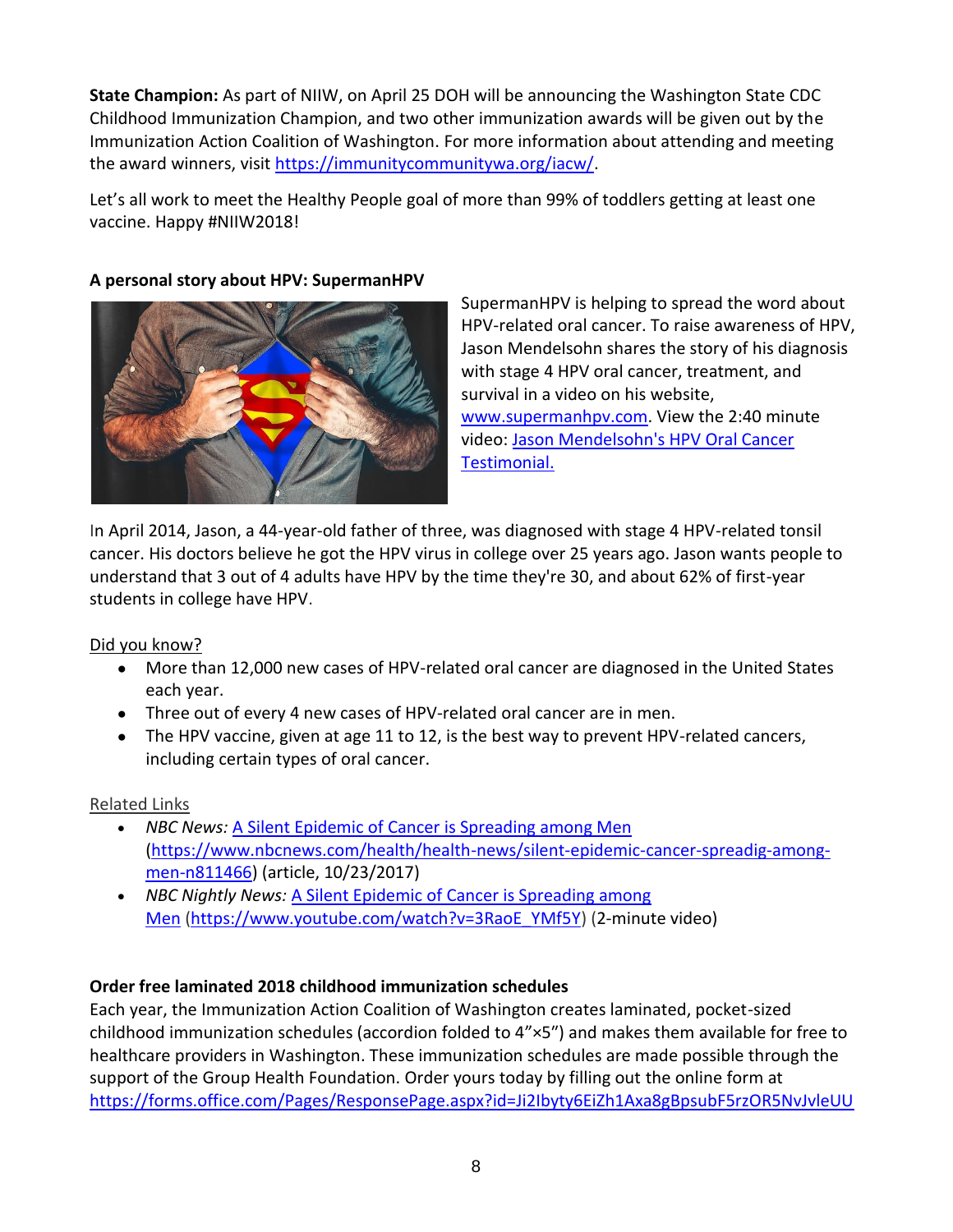[G-d9URDBDSEVJNTJBUEpFM1c4Tk45WFlEQUYyQS4u.](https://forms.office.com/Pages/ResponsePage.aspx?id=Ji2Ibyty6EiZh1Axa8gBpsubF5rzOR5NvJvleUUG-d9URDBDSEVJNTJBUEpFM1c4Tk45WFlEQUYyQS4u)Please note that these are intended for healthcare provider use only, not for patients.

|                                                                                                        |        |        |  |                      |             |             |                          |                          |                         | 2018 Recommended Immunization Schedule Ages Birth - 18 Years<br>USA . Schedule must be read with footnotes |        |  |                                           |  |
|--------------------------------------------------------------------------------------------------------|--------|--------|--|----------------------|-------------|-------------|--------------------------|--------------------------|-------------------------|------------------------------------------------------------------------------------------------------------|--------|--|-------------------------------------------|--|
| Vaccine <b>v</b>                                                                                       | Birth  |        |  |                      | $rac{6}{2}$ | $rac{9}{2}$ | $\frac{12}{\text{most}}$ | $\frac{15}{\text{most}}$ | $\frac{18}{\text{mos}}$ | $19 - 23$ 2 - 3                                                                                            |        |  | $4 - 6$ 7 - 10 11 - 12 13 - 15 16 17 - 18 |  |
| Hepatitis B (HepB) <sup>1</sup>                                                                        | Dose 1 | Dose 2 |  |                      | Dose 3      |             |                          |                          |                         |                                                                                                            |        |  |                                           |  |
| Rotavirus (RV) <sup>2</sup>                                                                            |        |        |  | Dose 1 Dose 2        |             |             |                          |                          |                         |                                                                                                            |        |  |                                           |  |
| Diphtheria, Tetanus,<br><b><i><u><b>Butar Pertussis</b></u></i></b><br>$[$ (DTaP; <7 yrs) <sup>3</sup> |        |        |  | Dose 1 Dose 2 Dose 3 |             |             |                          |                          | Dose 4                  |                                                                                                            | Dose 5 |  |                                           |  |

## **Order free pocket-size 2017 adult immunization schedules**

Order updated 2017 adult immunization schedules from WithinReach. These convenient pocket-size schedules are available for free, and are great resource for healthcare providers and patients. Order them today by **[emailing](mailto:ic@withinreachwa.org)** your name, mailing address, and desired quantity to [ic@withinreachwa.org.](mailto:ic@withinreachwa.org)

| <b>Recommended Immunizations for Adults</b><br>By Vaccine and Age Group |                                                                                                                                     |                    |                    |                    |                    |                |  |  |  |  |
|-------------------------------------------------------------------------|-------------------------------------------------------------------------------------------------------------------------------------|--------------------|--------------------|--------------------|--------------------|----------------|--|--|--|--|
| Vaccine<br><b>Age Group</b>                                             | $19 - 21$<br>years                                                                                                                  | $22 - 26$<br>years | $27 - 49$<br>years | $50 - 59$<br>years | $60 - 64$<br>vears | $65+$<br>years |  |  |  |  |
| Flu Gnfluenza)                                                          | Flu vaccine every year                                                                                                              |                    |                    |                    |                    |                |  |  |  |  |
| Td/Tdap (tetanus,<br>diphtheria, pertussis)                             | Get a Tdap* vaccine once, then a Td booster every 10 years<br>woman should get Tdap vaccine in the 3rd trimester of every pregnancy |                    |                    |                    |                    |                |  |  |  |  |
| Chickenpox (varicella)                                                  | 2 doses                                                                                                                             |                    |                    |                    |                    |                |  |  |  |  |
| <b>HPV Female (human</b><br>papillomavirus)                             | 3 doses                                                                                                                             |                    |                    |                    |                    |                |  |  |  |  |
| HPV Male (human<br>papillomavirus)                                      |                                                                                                                                     | 3 doses            |                    |                    |                    |                |  |  |  |  |
| Shingles (zoster)                                                       |                                                                                                                                     |                    |                    |                    | 1 doss             |                |  |  |  |  |

# **Register now for immunization conferences in May**

The National Immunization Conference (NIC) and National Adult and Influenza Immunization Summit (NAIIS) will both be held this May in Atlanta, GA, May 15-18. More information is available here: https://www.cdc.gov/vaccines/events/nic/index.html.

# **The National Vaccine Advisory Committee (NVAC) is Seeking Nominations**

The U.S. Department of Health and Human Services is seeking nominees to serve on the National Vaccine Advisory Committee (NVAC). The advisory committee recommends ways to achieve optimal prevention of human infectious diseases through vaccine development, and provides direction to prevent adverse reactions to vaccines. NVAC members serve a pivotal role by providing peer review, consultation, advice, and recommendations to the Assistant Secretary for Health, who serves as the Director of the National Vaccine Program.

Nominations will be considered for two voting member positions opening in 2018 and may also be considered for future committee vacancies. Applications must be submitted by **5:00 p.m., EDT on May 4, 2018**.